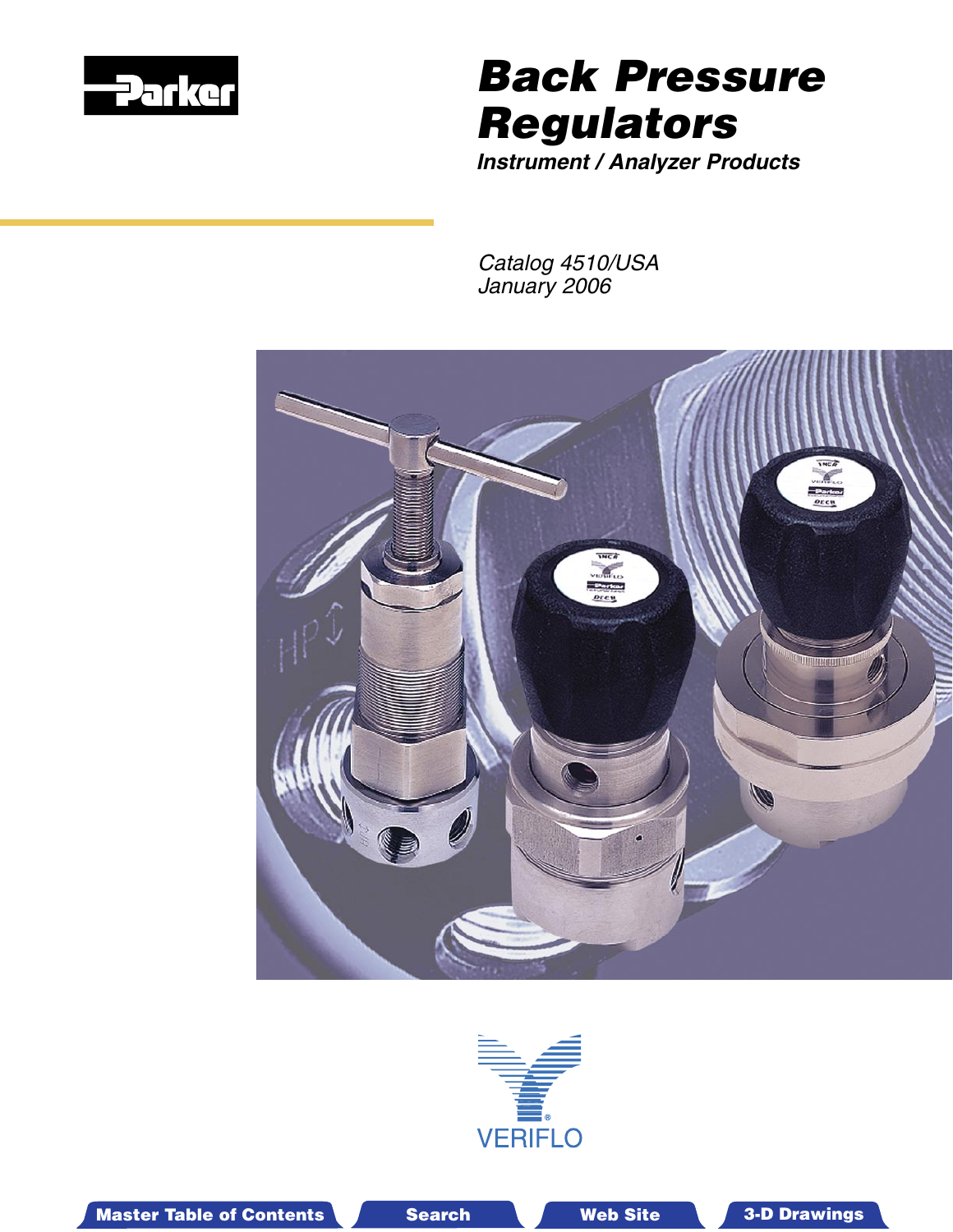## **ABP1 Series**

# ABP1 Series Back Pressure Regulator

Parker Hannifin Corporation's Veriflo Division presents the ABP1 Series back pressure regulator.

The ABP1 is a versatile design for the control of inlet, upstream or back pressure in an instrument or analyzer system. The materials of construction of this regulator make it suitable for applications where corrosive media and or environments are present.



## **Features**

- ▶ Standard Hastelloy C-22<sup>®</sup> diaphragm for superior strength and corrosion resistance.
- ▶ Convoluted diaphragm provides outlet pressure stability with changes in flow.
- $\triangleright$  O<sub>2</sub> cleaned.
- Integral diaphragm stop provides an additional safety measure.

## **Specifications**

#### **Materials of Construction**

#### **Wetted**

|            | Seal Choices  PTFE, Fluorocarbon, Kalrez®        |
|------------|--------------------------------------------------|
|            | Seat O-Ring w/Seal Fluorocarbon, PTFE            |
|            |                                                  |
|            | Diaphragm PTFE-lined Hastelloy C-22 <sup>®</sup> |
|            | Diaphragm Assy  316L Stainless Steel, PTFE       |
|            |                                                  |
|            |                                                  |
| Non-wetted |                                                  |
|            |                                                  |
|            |                                                  |

Knob ........................................................... ABS Plastic (Black)

Optional Metal Knob (Black)

### **Operating Conditions**

|                                                                          | 2-50 psig (3.5 barg), 3-100 psig (7 barg) |
|--------------------------------------------------------------------------|-------------------------------------------|
| 10-250 psig (17 barg), 20-500 psig (35 barg)                             |                                           |
|                                                                          |                                           |
|                                                                          | (-26 $\degree$ C to 204 $\degree$ C)      |
| Note: Metal knob option required for higher temperature<br>applications. |                                           |

#### **Functional Performance**

| Design burst pressure  1,500 psig (103 barg)                                  |
|-------------------------------------------------------------------------------|
|                                                                               |
| Optional 0.1 C <sub><math>v</math></sub> and 0.06 C <sub><math>v</math></sub> |
| (SEMI Flow Coefficient Test# F-32-0998)                                       |
|                                                                               |

Maximum Inboard Design Leak Rate ........................................................... Bubble Tight

#### **Internal Volume**

5.9cc

**Standard Connections** 1/8"or 1/4" female pipe threads (NPTF)

#### **Approximate Weight**

2.3 lbs (1.0 kgm)

Hastelloy C-22® is a registered trademark of Haynes International, Inc. Kalrez® is a registered trademark of DuPont Company.

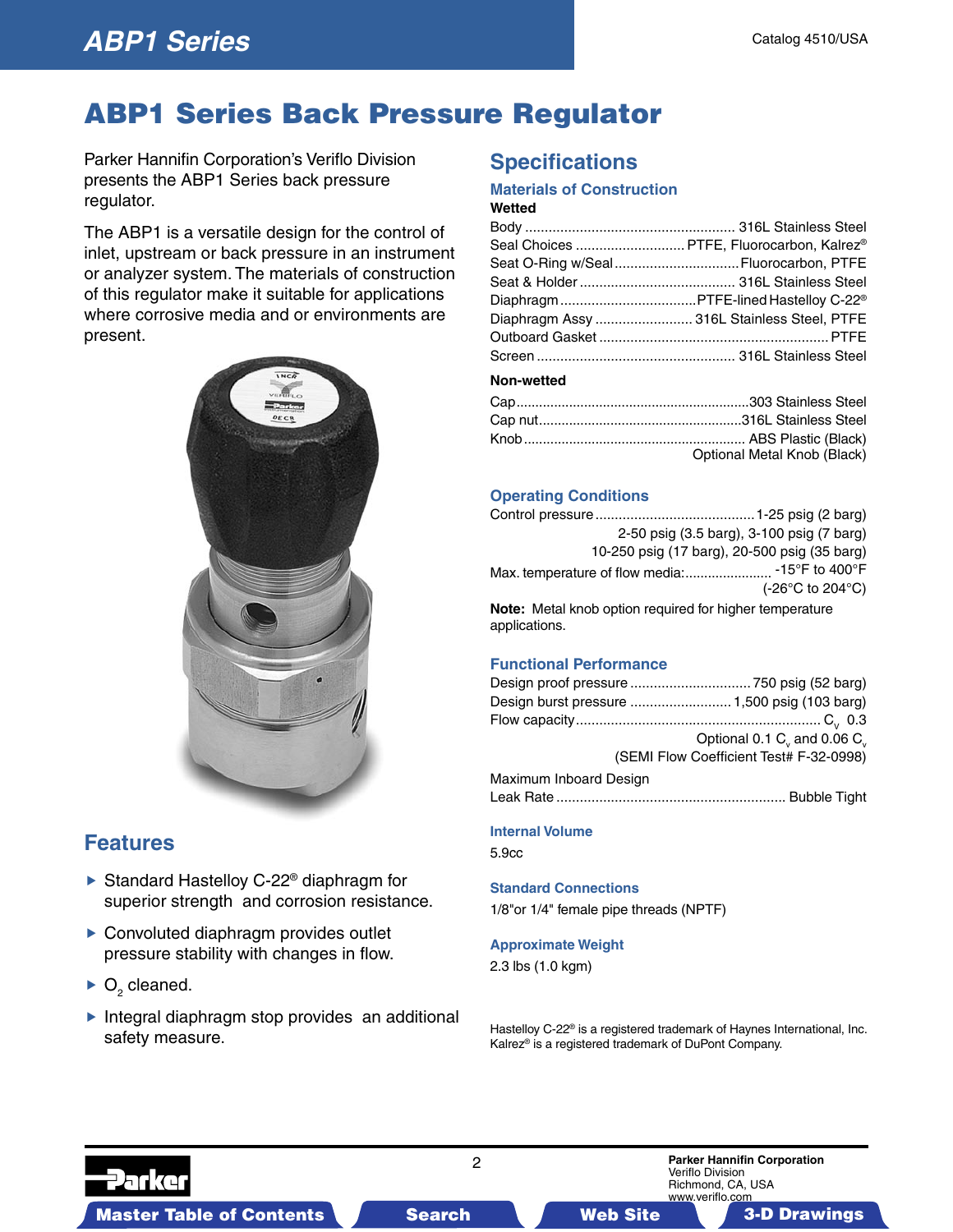www.veriflo.com



Master Table of Contents **3. Dearch Master Table of Contents 3-D Drawings 3-D Drawings 3-D Drawings 3-D Drawings** 

## Dimensional Data Flow Curve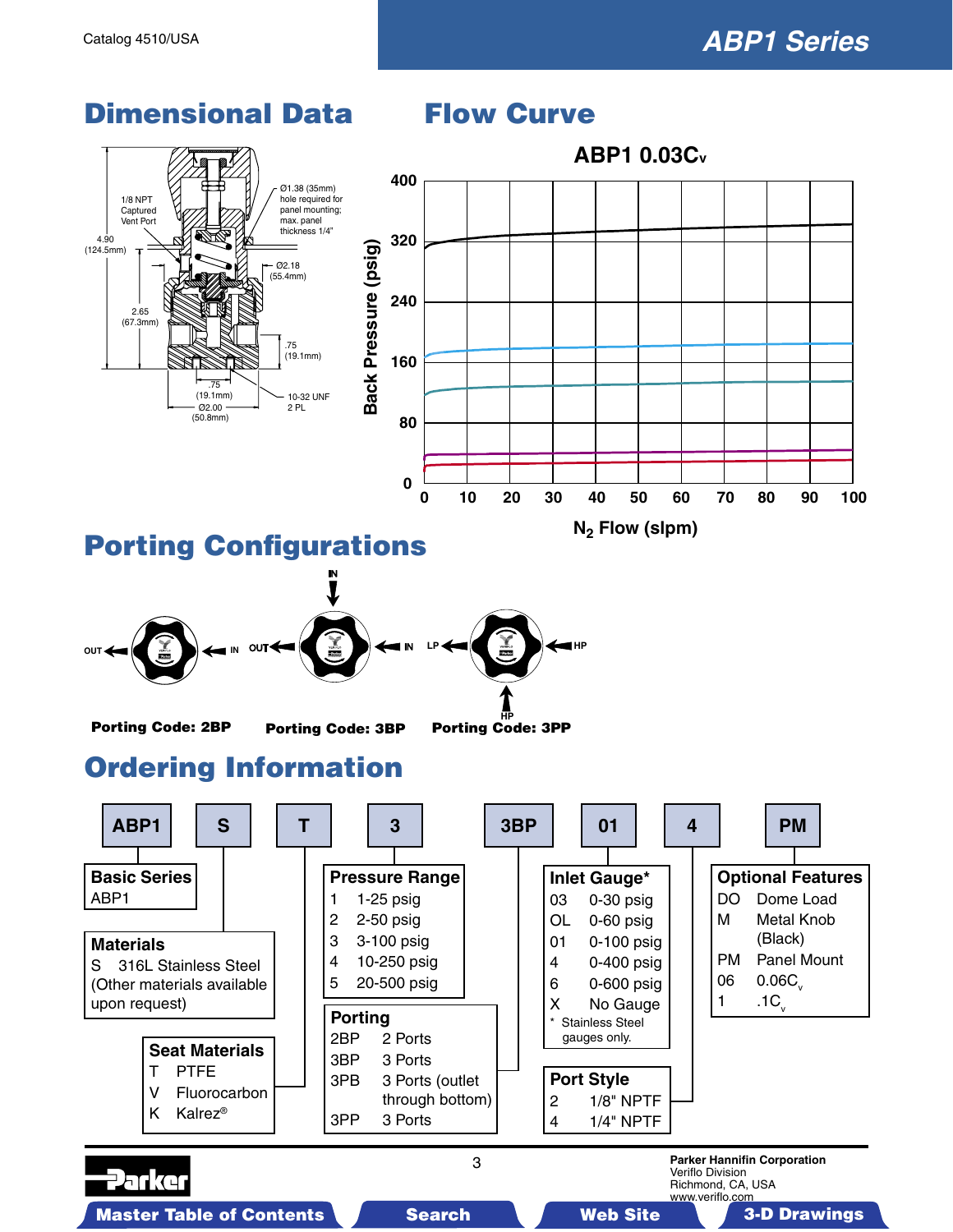## **ABP3 Series**

# ABP3 Series Back Pressure Regulator

Parker Hannifin Corporation's Veriflo Division presents the ABP3 Series. This regulator is designed to provide precise inlet, upstream or back pressure control with corrosive media and environments. The large convoluted diaphragm provides the user greater sensitivity of outlet pressures.



## **Features**

- **Larger diaphragm provides more sensitive** pressure adjustments.
- ▶ Standard Hastelloy C-22<sup>®</sup> diaphragm is superior in strength and corrosion resistance, which minimizes the hazards of a rupture.
- ▶ Panel mount standard.
- ▶ Convoluted diaphragm provides outlet pressure stability with changes in flow.
- $\triangleright$  O<sub>2</sub> cleaned.
- $\blacktriangleright$  Integral stop mechanism limits the travel of the diaphragm and will also provide an additional measure of safety to the user.

## **Specifications**

### **Materials of Construction**

#### **Wetted**

|                                                 | Seal Choices  PTFE, Fluorocarbon, Kalrez®    |
|-------------------------------------------------|----------------------------------------------|
|                                                 | Outboard O-Ring  PTFE, Fluorocarbon, Teflon® |
|                                                 |                                              |
|                                                 | Diaphragm Assy  316L Stainless Steel, PTFE   |
|                                                 |                                              |
|                                                 |                                              |
|                                                 |                                              |
| Non-wetted                                      |                                              |
| $\mathsf{Can}$ . The contract of $\mathsf{Can}$ | Nickel Plated Brass                          |

| Optional Metal Knob (Black) |
|-----------------------------|
|                             |

#### **Operating Conditions**

|                                                                                 | 1-30 psig (.07-2 barg)                |
|---------------------------------------------------------------------------------|---------------------------------------|
|                                                                                 | 2-60 psig (.2-4 barg)                 |
|                                                                                 |                                       |
|                                                                                 | $(-26^{\circ}$ C to 204 $^{\circ}$ C) |
| <b>Note:</b> Metal knob option required for higher temperature<br>applications. |                                       |

#### **Functional Performance**

| Design burst pressure  180 psig (12.4 barg) |                                                      |
|---------------------------------------------|------------------------------------------------------|
|                                             |                                                      |
|                                             | Optional .06 C <sub>v</sub> and , 0.1 C <sub>v</sub> |
|                                             | (SEMI Flow coefficent Test #F-32-0998)               |
| Maximum Inboard Design                      |                                                      |
|                                             |                                                      |

## **Internal Volume**

13.8 cc

#### **Standard Connections**

1/8", or 1/4", female pipe threads (NPT)

#### **Approximate Weight**

4.2 lbs (1.9 kg)

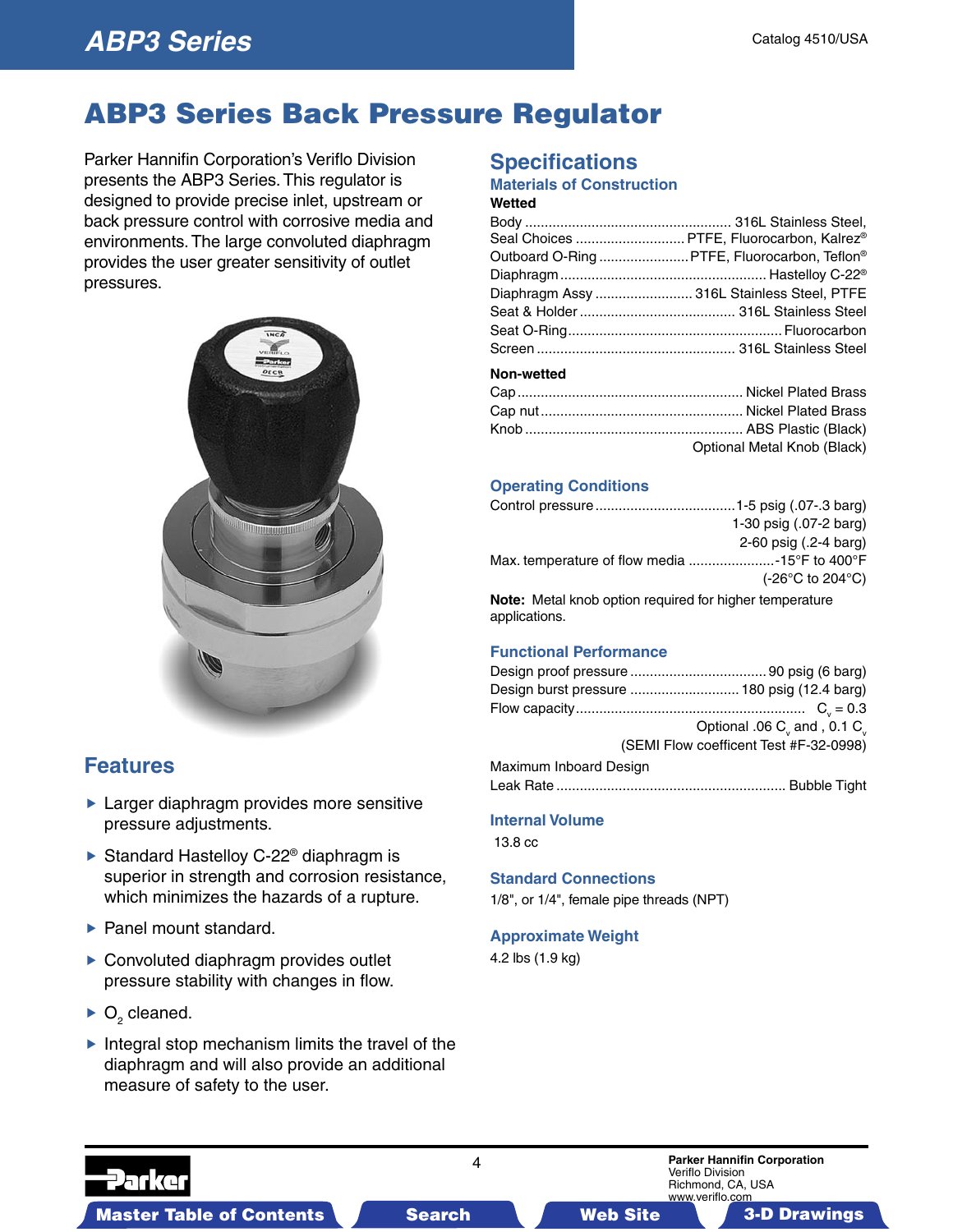#### Dimensional Data Flow Curve **ABP3 0.03Cv 55** 1/8 NPT Ø1.38 (35mm) hole required for panel mounting; max. Panel thickness 1/4" Captured Vent Port **50**  $5.29$  (134.4mm) **45 Back Pressure (psig)** Back Pressure (psig) **40** 2.90 (73.7mm) **35** 2.29<br>58.2m **30** .69 (17.5mm) **25**  $\frac{1}{22.87}$  – 1 10-32 UNF 2 PL **20** - 2.38 -<br>(60.5mm) **15**  $-3.06$  – (77.7mm) **10 5 0 0 5 10 15 20 25 30 35 40 45 50 55 60 N<sub>2</sub>** Flow (slpm)

## Porting Configurations





Porting Code: 2BP Porting Code: 3BP Porting Code: 3PP

# Ordering Information

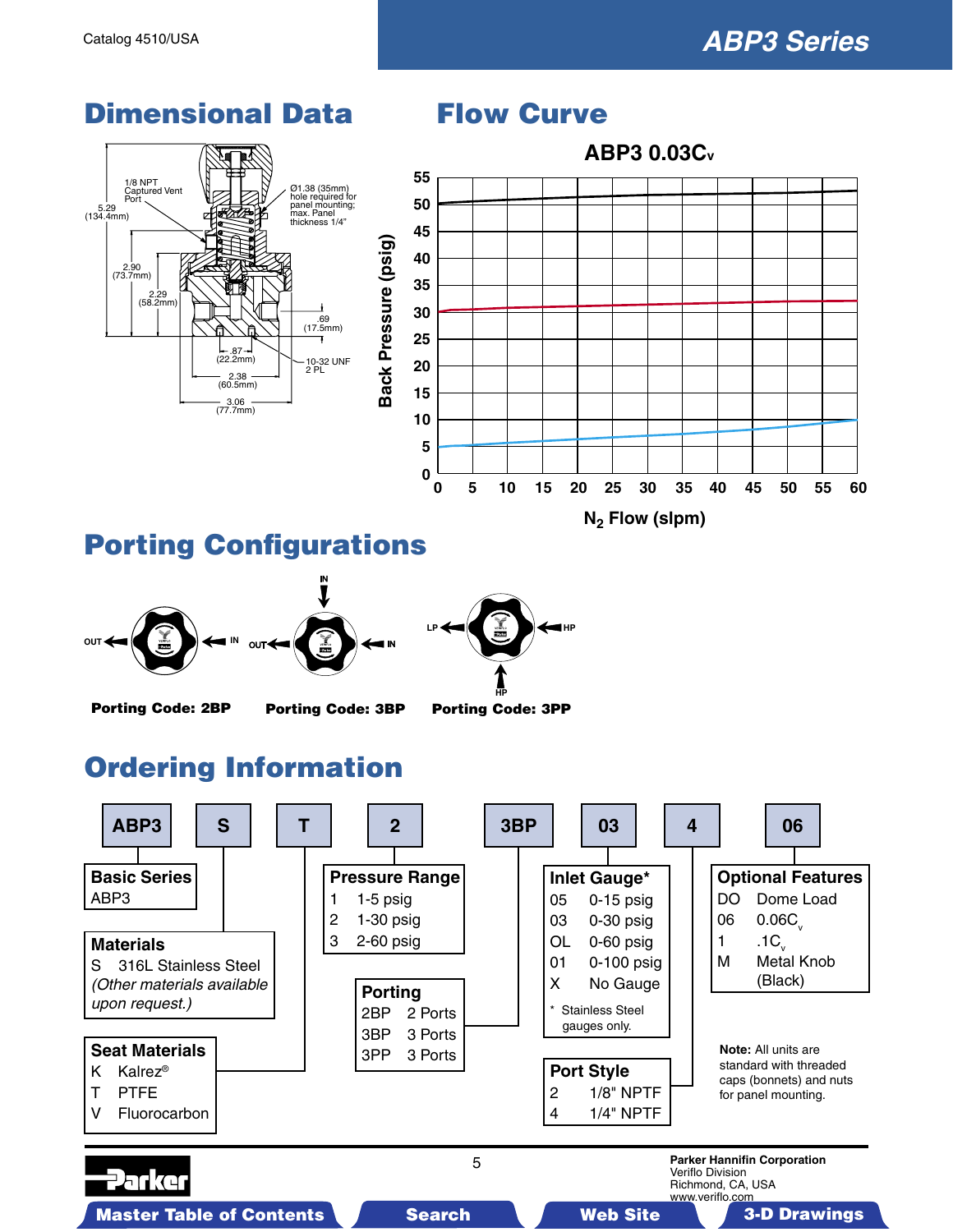## BPR50 Series Back Pressure Regulator

Parker Hannifin Corporation's Veriflo Division presents the BPR50. The BPR50 is a piston style back pressure regulator designed to control upstream or back pressures. The BPR50 can be used with high pressure corrosive and noncorrosive liquids and gases at pressures up to 2,000 psig.



**Note:** Optional "T" Bar Handle shown

## **Features**

- ▶ 316L Stainless Steel construction
- ▶ Gas or Liquid Service
- Flow coefficient of 0.45  $C_v$
- Simple construction makes maintanence easy
- Adjustable pressures from 100 to 1,200 psig and 200 to 2000 psig
- $\blacktriangleright$  Panel mountable
- $\triangleright$  O<sub>2</sub> cleaned

## **Specifications**

#### **Materials of Construction**

#### **Wetted**

| Seal  Glass filled PTFE, optional PCTFE |
|-----------------------------------------|
|                                         |
|                                         |
|                                         |
|                                         |
|                                         |
|                                         |

#### **Non-wetted**

#### **Operating Conditions**

| 200-2,000 psig (14 - 138 barg)                |
|-----------------------------------------------|
| Max. temperature of flow media -15°F to 400°F |
| $(-26^{\circ}$ C to 204 $^{\circ}$ C)         |
|                                               |

#### **Functional Performance**

| Design Burst pressure 6,000 psig (414 barg)  |                                           |
|----------------------------------------------|-------------------------------------------|
| Design Proof pressure  3,000 psig (276 barg) |                                           |
|                                              |                                           |
|                                              | (SEMI Flow Coeffiecient Test #F-32-0998)) |
| Maximum Inboard Design                       |                                           |
| .                                            | ------                                    |

#### **Internal Volume**

5 cc

#### **Approximate Weight**

2.2 lbs. (1.0 kg)

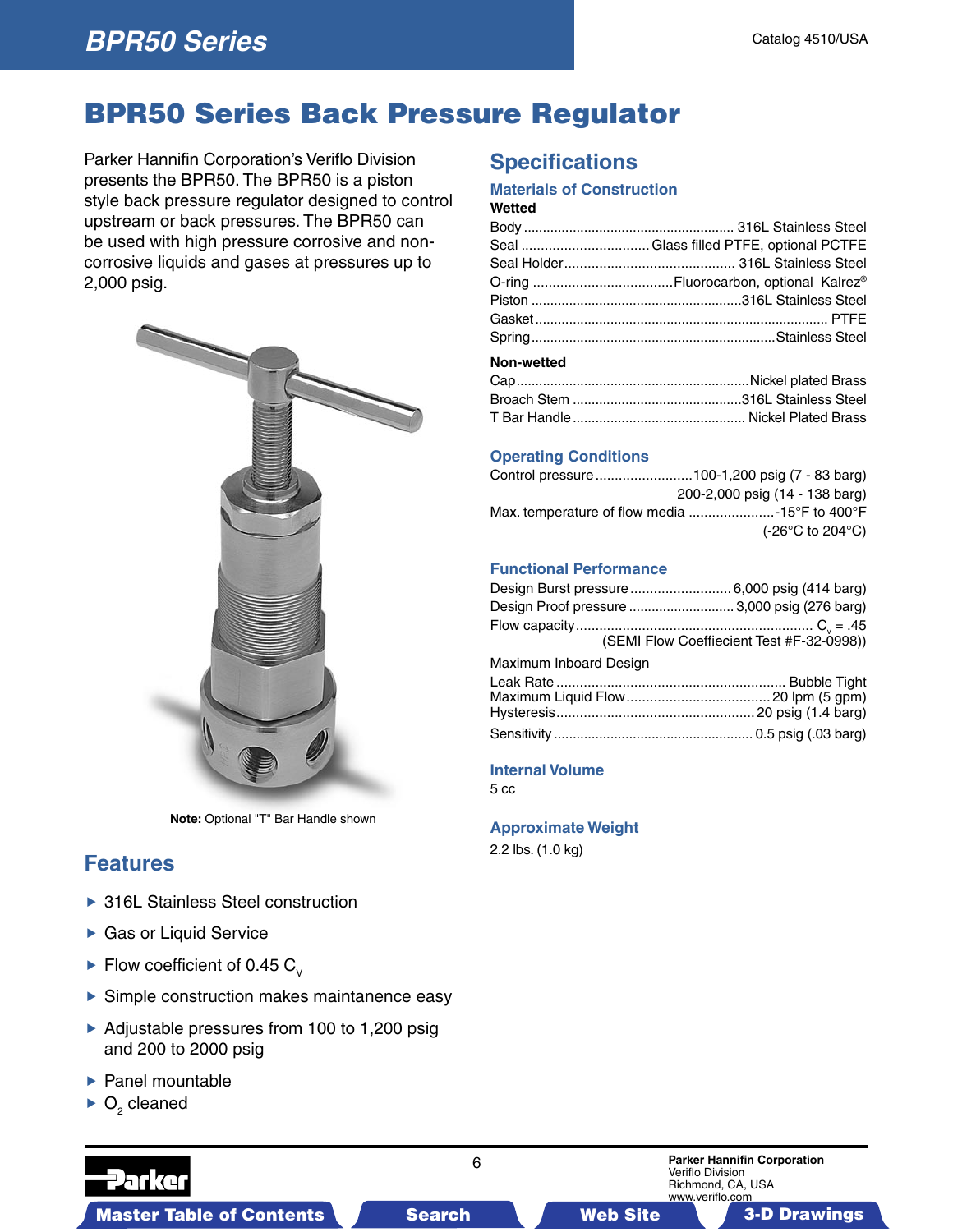# **BPR50 Series**

# **Dimensional Data Flow Curve**





BPR50 with Standard Broach Stem Actualtion Device



# **Range: 100-1200 psig** 15 Pressure Change **Pressure Change**



**200-2000 psig**

# Porting Configurations



# Ordering Information